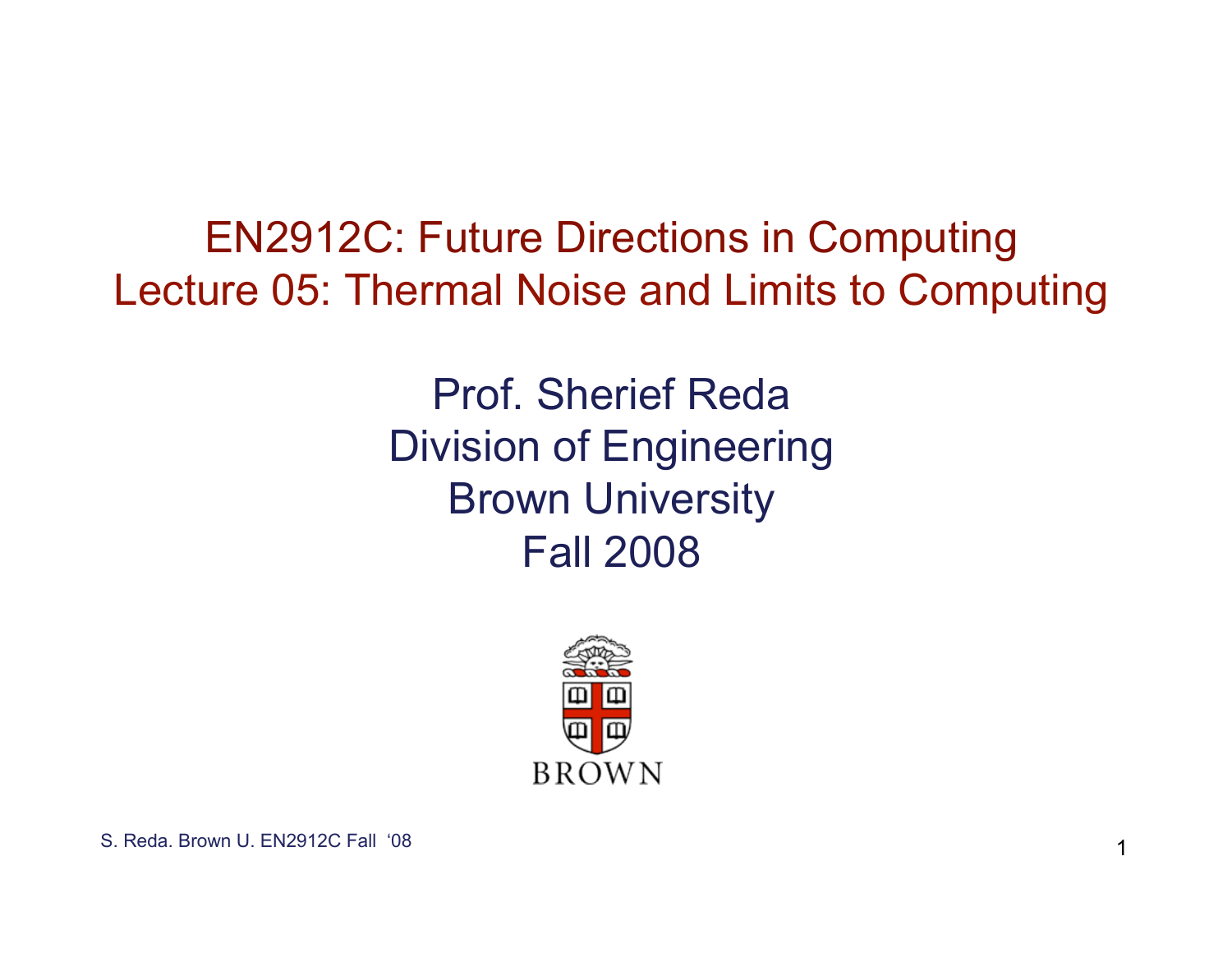# Noise Phenomena in Circuits

- Thermal (Johnson-Nyquist) noise
- Shot noise
- Flicker noise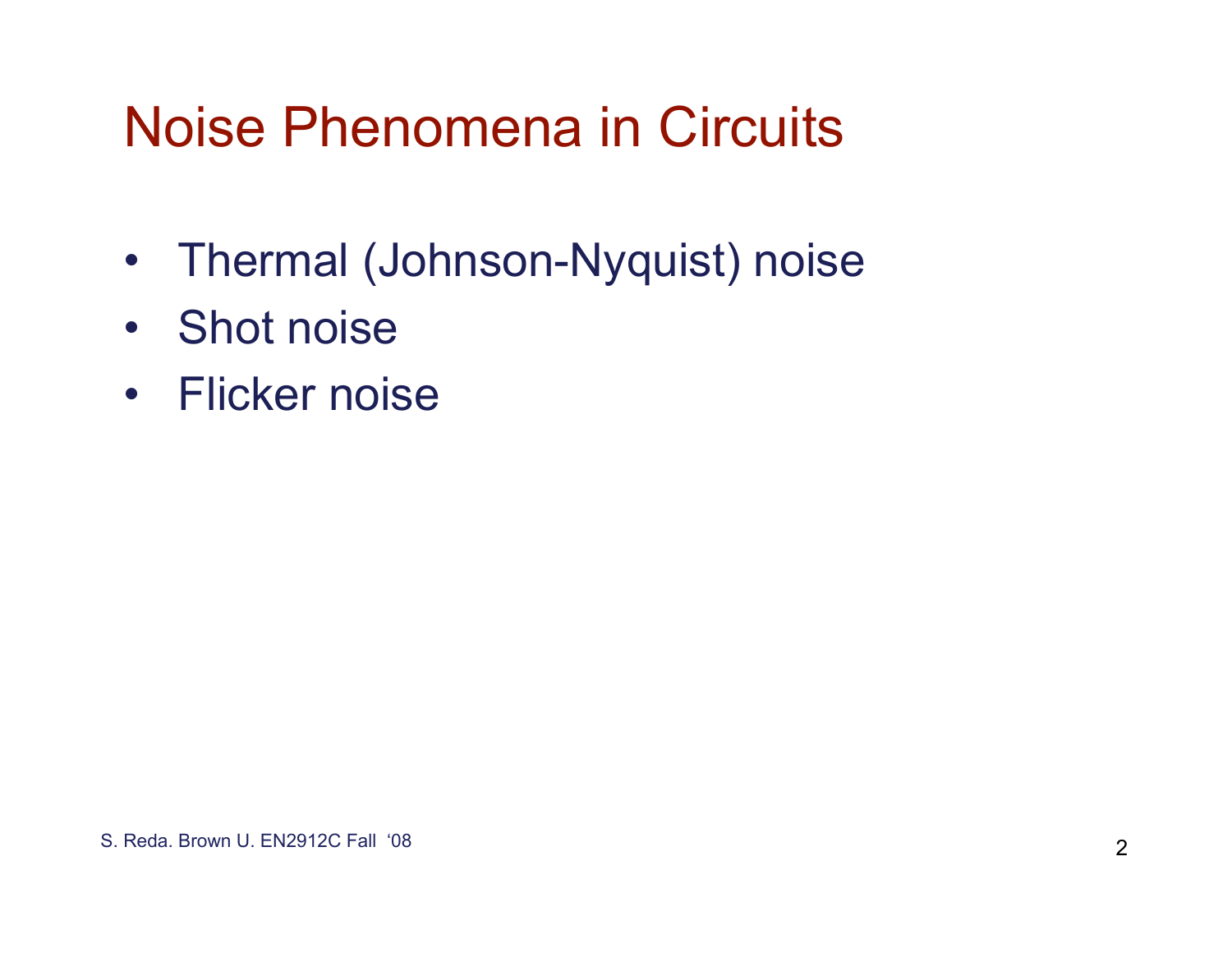# Thermal (Johnson-Nyquist) Noise

Thermal noise is the electronic noise generated by the thermal agitation of the charge carriers (usually the electrons) inside an electrical conductor at equilibrium, which happens regardless of any applied voltage.

Thermal noise is approximately white. Noise amplitude has very nearly a Gaussian probability density function.

Power spectral density or voltage variance is given by (double check R)

$$
\overline{v_n^2} = 4KTR
$$

K is the Boltzmann constant T is the temperature R is resistance





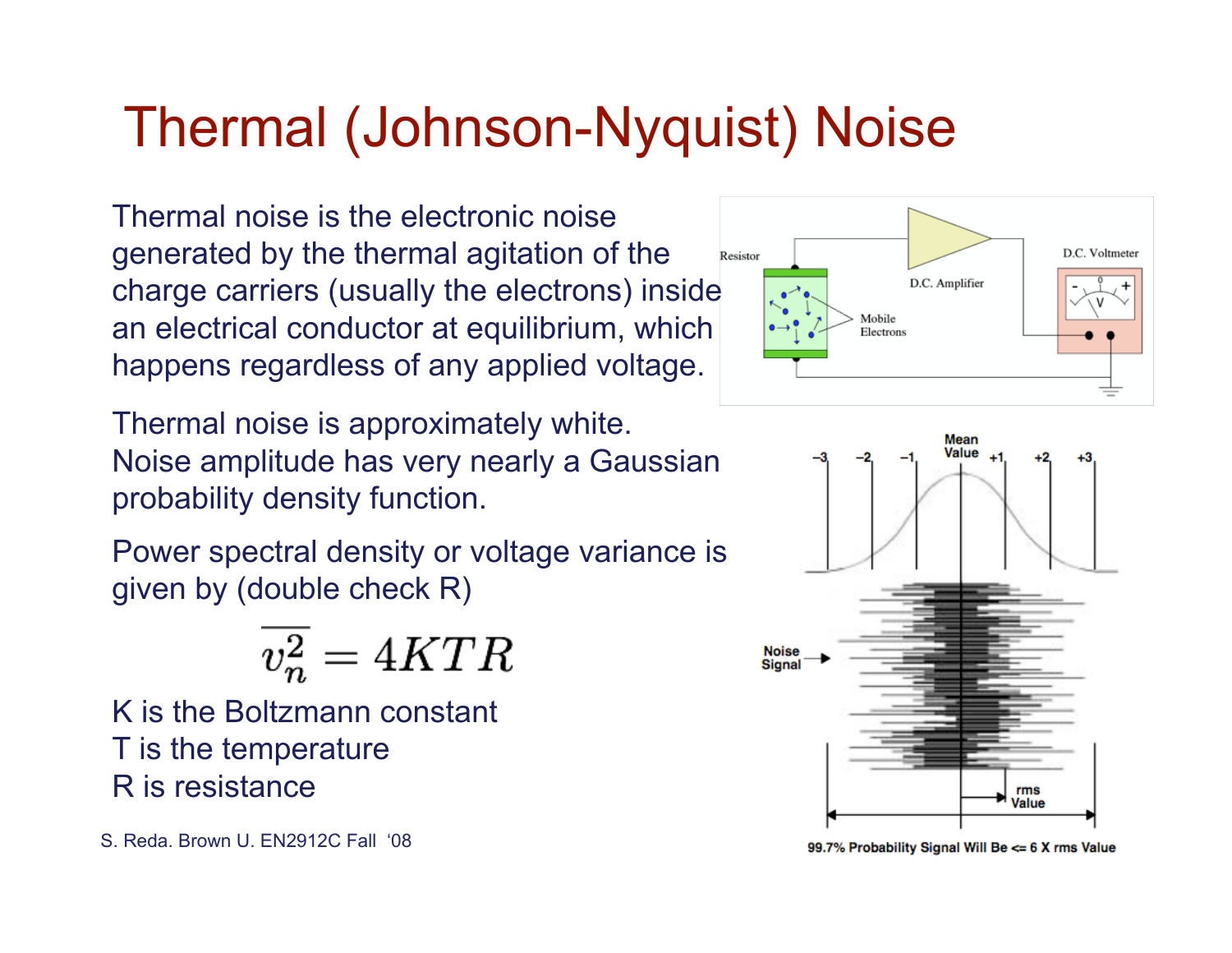### Thermal (Johnson-Nyquist) Noise

For a bandwidth Δf, the root mean square (RMS) of the voltage is

$$
v_{n,RMS}=\sqrt{4KTR\Delta f}
$$

Example: for  $R = 1 k\Omega$  at room temperature and a 1 GHz bandwidth, the RMS of the noise voltage is equal to 0.13 mV

Any resistor not connected to a voltage source will have a voltage associated with it. Note that the power delivered by the resistor only depends on its temperature. Max power transfer occurs when  $load = R$ 

$$
P = \frac{v_{out}^2}{R} = \frac{(v_{n,RMS}/2)^2}{R} = KT\Delta f
$$

S. Reda. Brown U. EN2912C Fall '08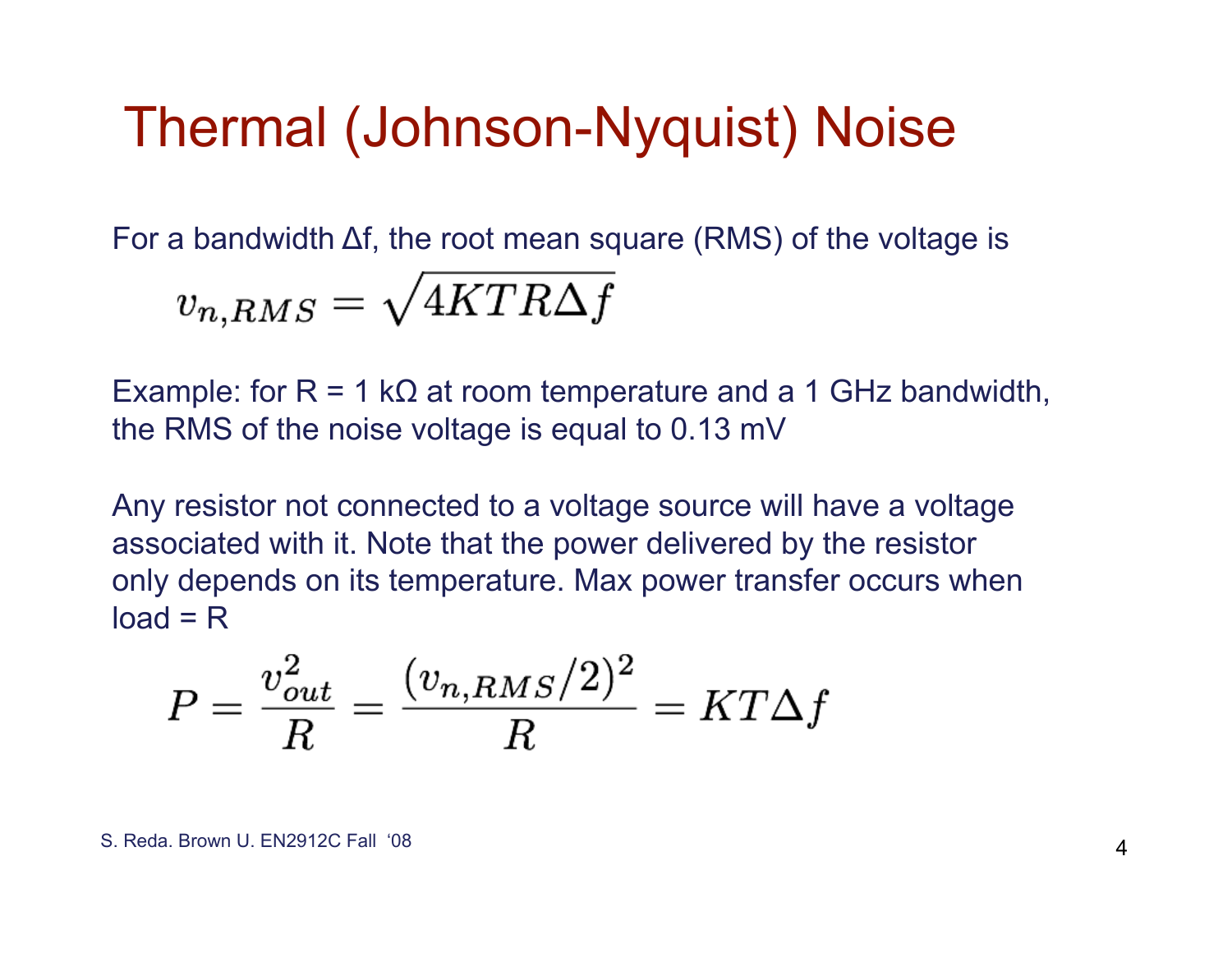#### Thermal Noise in RC circuits



The RMS value is limited by the capacitor and independent of the size of the resistor

S. Reda. Brown U. EN2912C Fall '08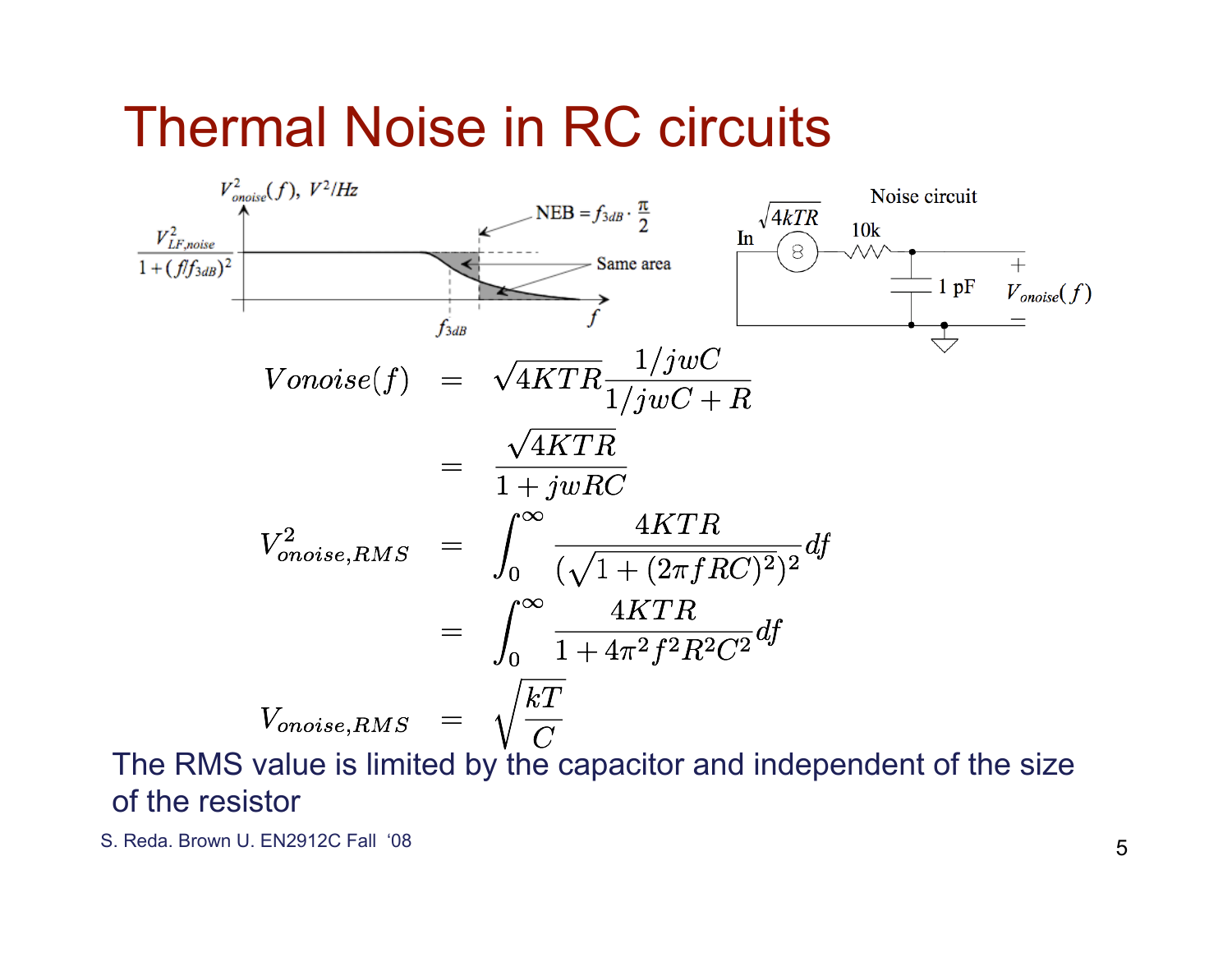# Thermal Noise in RC circuits

When the control transistor gate is driven to VDD, the transistor behaves like a resistor, and the capacitor samples both the input signal Vin and the KT/C noise onto the capacitor.

 $\rightarrow$  Vin has to be much larger than the KT/C noise to be able to reliably distinguish the sampled voltage afterwards



| Capacitor<br>size, pF | $\sqrt{kT/C}$ , $\mu$ V |
|-----------------------|-------------------------|
| 0.01                  | 640                     |
| 0.1                   | 200                     |
|                       | 64                      |
| 10                    | 20                      |
| 100                   | 6.4                     |